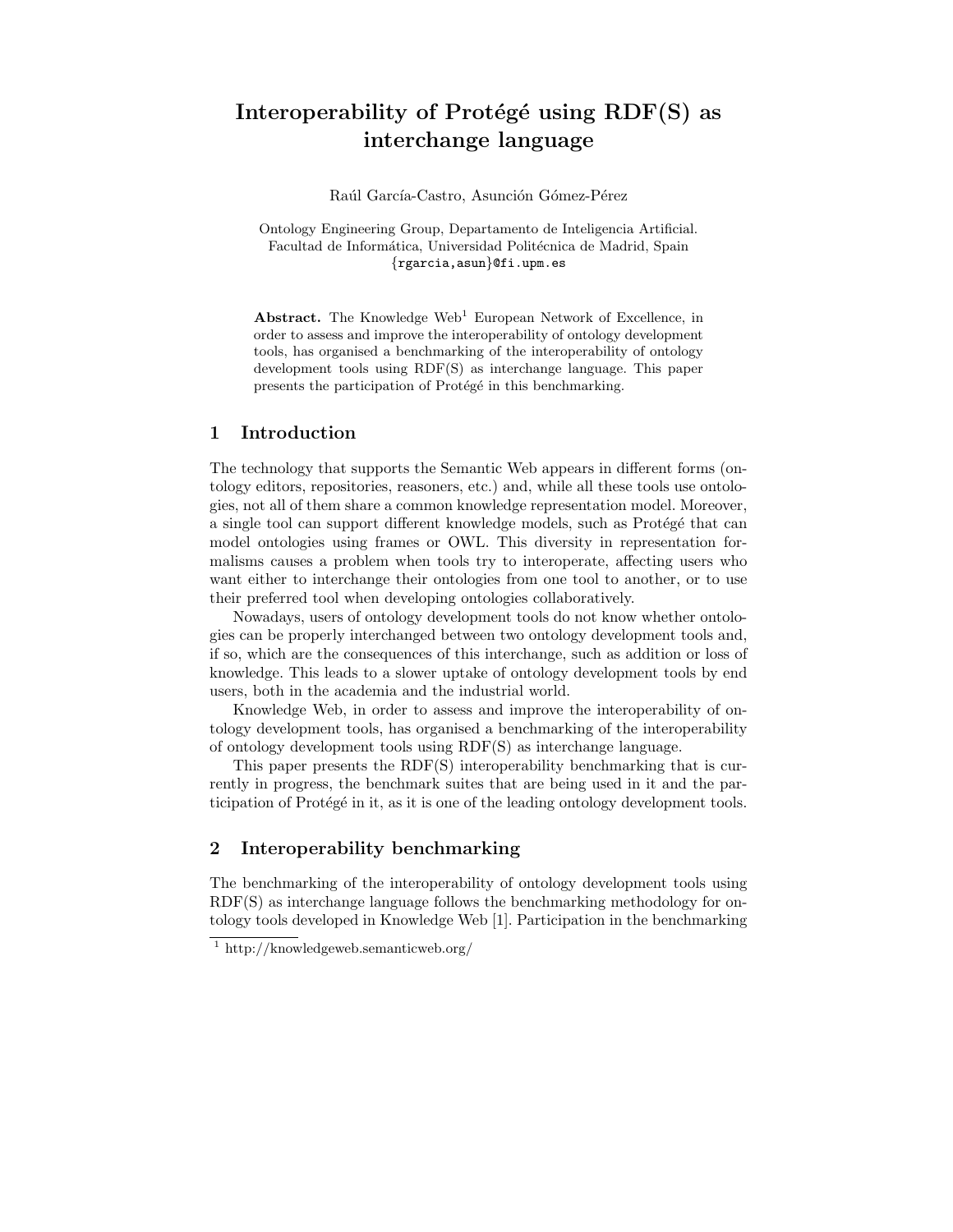is open to any organization, and all the relevant information about it is available in a public web page<sup>2</sup> .

The interoperability of ontology development tools using RDF(S) for ontology interchange requires that the importers and exporters from/to RDF(S) of the tools work accurately in order to interchange ontologies correctly. Therefore, the experimentation included three consecutive stages:

- Agreement stage. The first step is to agree on the definition of the benchmark suites, which will be common for all the tools, as the quality of these benchmark suites is essential for the benchmarking results.
- Evaluation stage 1. The  $RDF(S)$  importers and exporters of the ontology development tools are evaluated with the agreed versions of the benchmark suites.
- Evaluation stage 2. The second evaluation stage covers the evaluation of the ontology interchange between ontology development tools.

Seven tools are currently participating in the benchmarking, of these four are ontology development tools: KAON, OntoStudio, Protégé using its RDF backend, and WebODE; and three are RDF repositories: Corese, Jena and Sesame.

When writing this paper, the benchmarking participants are in the Evaluation stage 2. By the beginning of June 2006, the experimentation will be finished, and the results obtained will be available in the benchmarking web page.

# 3 Benchmark Suites

The benchmark suites used in the benchmarking are composed of benchmarks that import, export or interchange an ontology that models a simple combination of knowledge model components (classes, properties, instances, etc.). The process followed for defining these benchmark suites can be found in [2].

The RDF(S) Import Benchmark Suite is used to perform an exhaustive evaluation of the RDF(S) import capabilities of ontology development tools. It contains 82 benchmarks and has been built regarding the components of the RDF(S) knowledge model (classes and class hierarchies, properties, instances, and literals) and the combinations that can be obtained with these components.

The RDF(S) Export Benchmark Suite is used to perform an evaluation of the RDF(S) export capabilities of ontology development tools. It contains 66 benchmarks and has been built regarding the common components of the knowledge model of ontology development tools (classes and class hierarchies, datatype and object properties, instances, and literals) and the combinations that can be obtained with these components.

The RDF(S) Interoperability Benchmark Suite is used to evaluate the interoperability of ontology development tools by testing the interchange of ontologies from one origin tool to a destination one, and vice versa. It contains 66 benchmarks and has been built regarding the common components of the

<sup>2</sup> http://knowledgeweb.semanticweb.org/benchmarking interoperability/